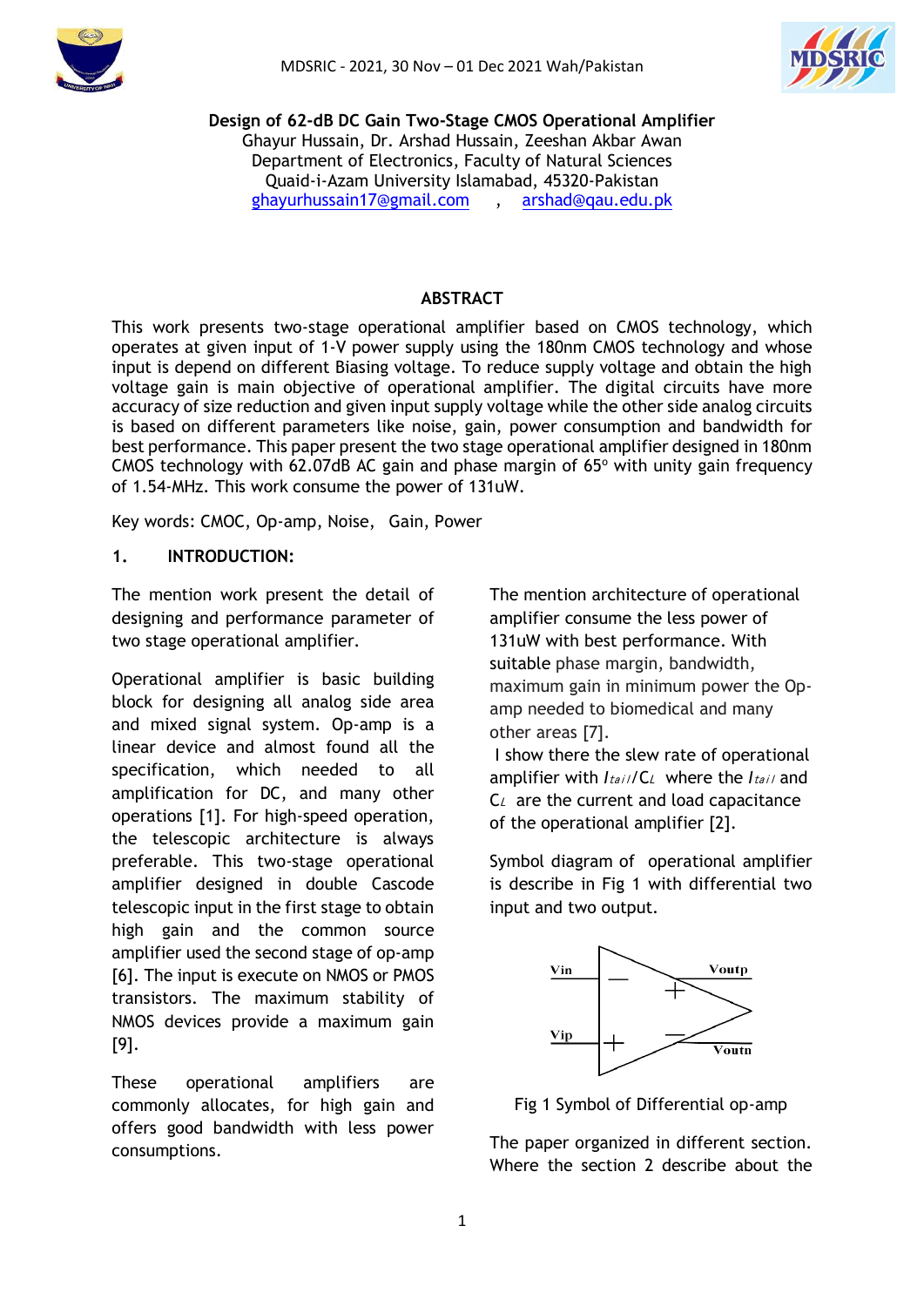



system architecture. Section 3 present specification of op-amp. Section 4 provides the performance of architecture. Finally, our result is given in section 5 and references in 6.

# **2. ARCHITECTURE OF OP-AMP**

The schematic of the first and second stage of the designed operational amplifier is given in fig.2. The single stage op-amp comprises of PMOS transistor M1- M4 and NMOS of M5 to the tail transistor of M9. This circuit consist of two inputs, which are differential based, and a common source is followed at the second stage. The differential based input is used to provide the gain at the initial stage, while to increase the gain by an order of magnitude and maximizes the output swing, second stage is used. It is important to note that voltage reduction across the tail transistor has the quality of improvement in differential swing as the tail transistor cuts into the output swing from both sides of the amplified [5].

To increase the phase margin, compensation is one method applied[3]. The capacitor is used for compensation that is connected in second stage between the input and output that causes to split apart the poles associated with them. Transistor M7 and M8 are as the input transistors while the output to the second stage sets the drain voltage of M3 and M4 in the main amplifier. Here the fig.2 describe the detail implementation of operational amplifier.



### Fig 2. Architecture of Op-Amp

#### **3. SPECIFICATION OF OP-AMP**

Proposed design parameter are given in table 1. This reflection is used to describe the length and its width of transistor which schematic shown in fig2. For high speed operation the telescopic operational amplifier is always preferable, however the telescopic opamp usually required large power supply [8]. Below table, no 1 is the detail specification of op-amp.

Table no 1. Specification of Op-amp

| Transistor     | W/L               | Current   |
|----------------|-------------------|-----------|
| M1, M2         | $21 \mu m/180$ nm | $65\mu A$ |
| M3, M4         | 18µm/180nm        | $65\mu A$ |
| M5, M6         | 10um/180nm        | $65\mu A$ |
| M7, M8         | 6µm/180nm         | $65\mu A$ |
| M <sub>9</sub> | $12 \mu m/180$ nm | 130µA     |
| M10, M11       | $12\mu m/180$ nm  | 129nA     |
| M12, M13       | 220nm/180nm       | 129nA     |

# **4***.* **PERFORMANCE PARAMETER**

Given performance parameter of op-amp describe in below table no 2. With given supply voltage of 1-V it achieve the best performance of AC gain with phase margin of  $65^\circ$  and less power dissipation of 131uW. Op-amp with best performance parameter is challenging and will be used in many more.

|  |  |  | Table no 2: OP-Amp Specification |
|--|--|--|----------------------------------|
|--|--|--|----------------------------------|

| Parameter                | Specification |
|--------------------------|---------------|
| DC Gain                  | 62.07dB       |
| Phase Margin             | $65^\circ$    |
| Unity<br>Gain            | 1.54 MHz      |
| Frequency                |               |
| Vdd                      | 1-V           |
| <b>Power Dissipation</b> | <b>131uW</b>  |

# *5.* **SIMULATION RESULT**

This part of the paper discusses the simulation result of the two stage telescopic operational amplifier. The